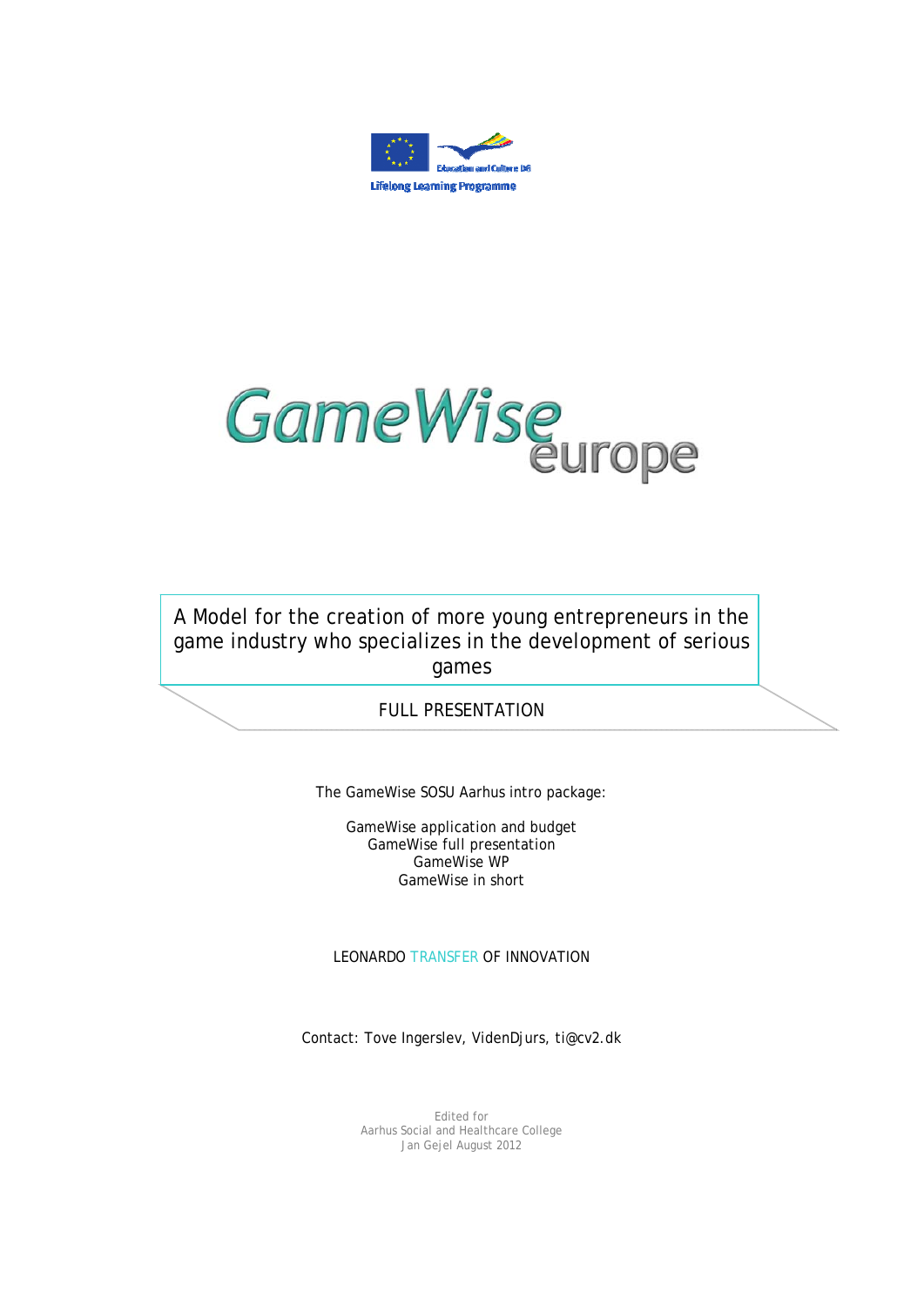# G E N E R A L P R E S E N T A T I O N

The GameWise goal is **to start a tradition of close cooperation between educational institutions and the surrounding world of work** with the aim of creating not only new jobs but also new companies by means of entrepreneurship. GameWise will do so by transferring methodologies from Spain and NL to Denmark, Norway and the UK, creating **a model for systematic cooperation between educational institutions and private companies**. The model will describe how "industry workshops" can form the framework for meetings between students and private companies with ensuing development of products for the companies.

For a good transfer of the methodology, GameWise will develop **pilot workshops** in the transferring partner institutions to give all partners sufficient insight to create the GameWise model. Afterwards GameWise partners make **pilot courses for TVET and tertiary education teachers** to secure model mainstreaming. The pilots will be based on action learning, so during the pilot course, the participants will work with, and learn how to establish a company network for the industry workshop, match the companies with the right students, run the workshop, and afterwards assist the students in a process, where they get assignments or jobs in companies, or become entrepreneurs.

To support the course participants, GameWise will establish a common communication platform through which they can get hot line help and coaching. Also, the platform will archive materials developed during the project. For many reasons, the project has chosen the **games industry as test bed for the model**: the partner institutions have specialized in this field for some years; it is one of the industries with the **biggest growth potential in the world** today, and with our level of education and infrastructure, Europe should be able to benefit from the growth in this market.

Besides, in a recent Green Paper, the EU Commission describes the need to pay more attention to Europe's potentials for cultural and creative industries (CCIs).

The GameWise project comprises 5 umbrella organizations from the gaming industry. They are silent partners, and their role will be to ensure contact to the end users: private companies in the game industry and to disseminate the project results through their extensive networks. Thereby, the finalised model will be transferred not only to all partner countries, but widely across Europe. **The project handbook will be made as a manual for other institutions looking for a similar cooperation with private companies**. Even if tested on the games industry, the model is easily transferrable to other sectors. Other dissemination activities will be the online presence of the project (homepage, Facebook, Twitter etc), printed flyers, and contributions to conferences and professional papers. Finally, the project results will be embedded in the partner institutions and form part of a new tradition of cooperation between institutions of education and the surrounding world of work.

# CORE PARTNERS

VidenDjurs – DENMARK Aarhus Social and Health Care College – DENMARK Fundacio Privada Universitat i Tecnologia - Barcelona SPAIN Stichting Hoogeschool voor de Kunsten Utrecht – Utrecht NETHERLANDS Norwegian Association for Distance and Flexible Education – Oslo NORWAY Bournemouth University – Dorset UK

### A S S O C I A T E D P A R T N E R S

ComputerspilZonen – DENMARK Art Futura – Barcelona SPAIN 3D Labs – Girona SPAIN Dutch Game Garden – Utrecht NETHERLANDS TIGA – London UK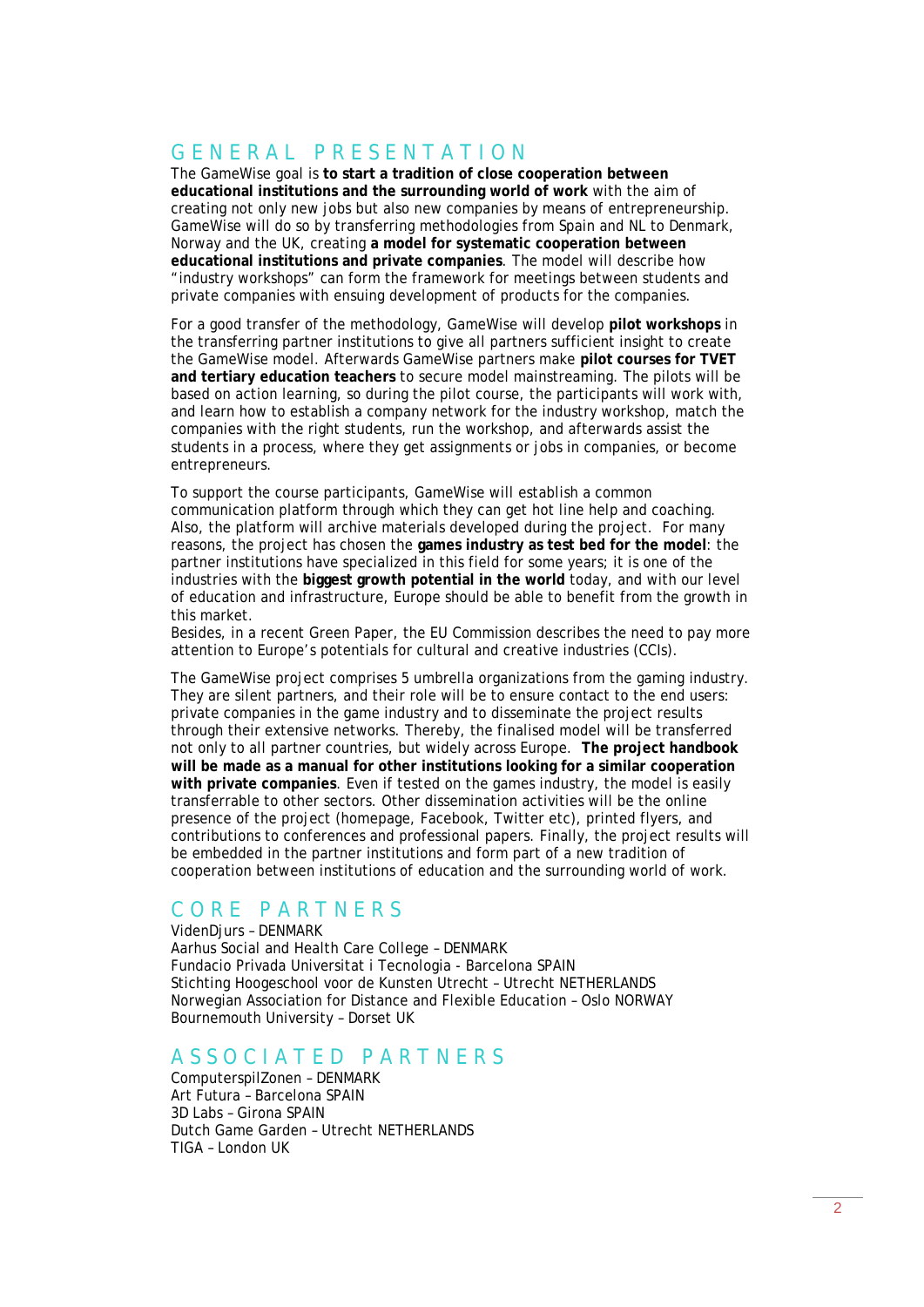# B A C K G R O U N D A N D O B J E C T I V E S

In a recent Green Paper, the EU Commission described the need to pay more attention to Europe's potentials for cultural and creative industries (CCIs). The rapid rollout of new technologies and increased globalisation has meant a striking shift away from traditional manufacturing towards services and innovation. In this new digital economy, immaterial value increasingly determines material value, as consumers are looking for new and "enriching" experiences.

The production of games is central in this relation. **In recent years, the industry has become one of the most important in the world**. Worldwide spending on the gaming industry exceeded 67 billion dollars in 2010 (the Guardian), and this figure only covers the entertainment games. Another market for "serious games" (education, marketing etc.) is emerging, and with the same potential. In Europe, and particularly Denmark, we have a unique chance of being among the leaders here, because of a generally high digital literacy among our young people, and a very good digital infrastructure. In our school, VidenDjurs, we have specialised in educating youths in digital media, so we know that Denmark has the talents needed to stay among the world leaders.

But we also know that we have to move fast, because other parts of the world have discovered the potential of the industry, and have started taking action on it. Since the number of games companies in Denmark is small, we teach our students to become entrepreneurs themselves. We have established a "business precubator", where there are now 10 small entrepreneur companies, 2 of them have already published games in app store. However, their chances of survival outside the incubator are slim, because of lack of competences needed to run their company, insufficient networks and contacts to the surrounding business environment.

**Our partners in Spain and Holland are addressing this problem by working systematically with linking producers to the end users. GameWise wants to adapt this model and supplement it with teacher training, to empower VET-teachers to work more closely and systematically with the surrounding world, not only about the education of our youths, but also about the creation of new jobs and new companies.** After the project period, the model is easily transferable to other sectors as a good tool in the creation of new jobs and companies in the ICC sector, which might be Europe's best chance of staying among the economic leaders of the world.

GameWise will build on and adapt two methodologies to create a model for close cooperation between T-VET institutions and the surrounding world of work. They have been tested by our Dutch partner, HKU, and Spanish partner, FUNITEC in programmes where **students worked closely together with private companies to develop end user products**. Above partners will cooperate with all GameWise partners not only to make a transfer of their methodologies, but to create a model that encompasses:

**1. Description of the establishment and testing of the physical environment where students meet end users to collaborate about making end user products.** The plan is to make biannual sessions, and in the model, there will be a description of how to collaborate with end user companies about the sessions with students, how to start working more closely with end user companies with the purpose of spotting potential for the use of games products, be that serious or entertainment games, and also for matching students with companies for various tasks during the education of the students.

**2. Systematic cooperation with end users either directly, or via umbrella organisations.** To test this part of the model, GameWise is glad to have 5 big and important umbrella organisations as partners in the project.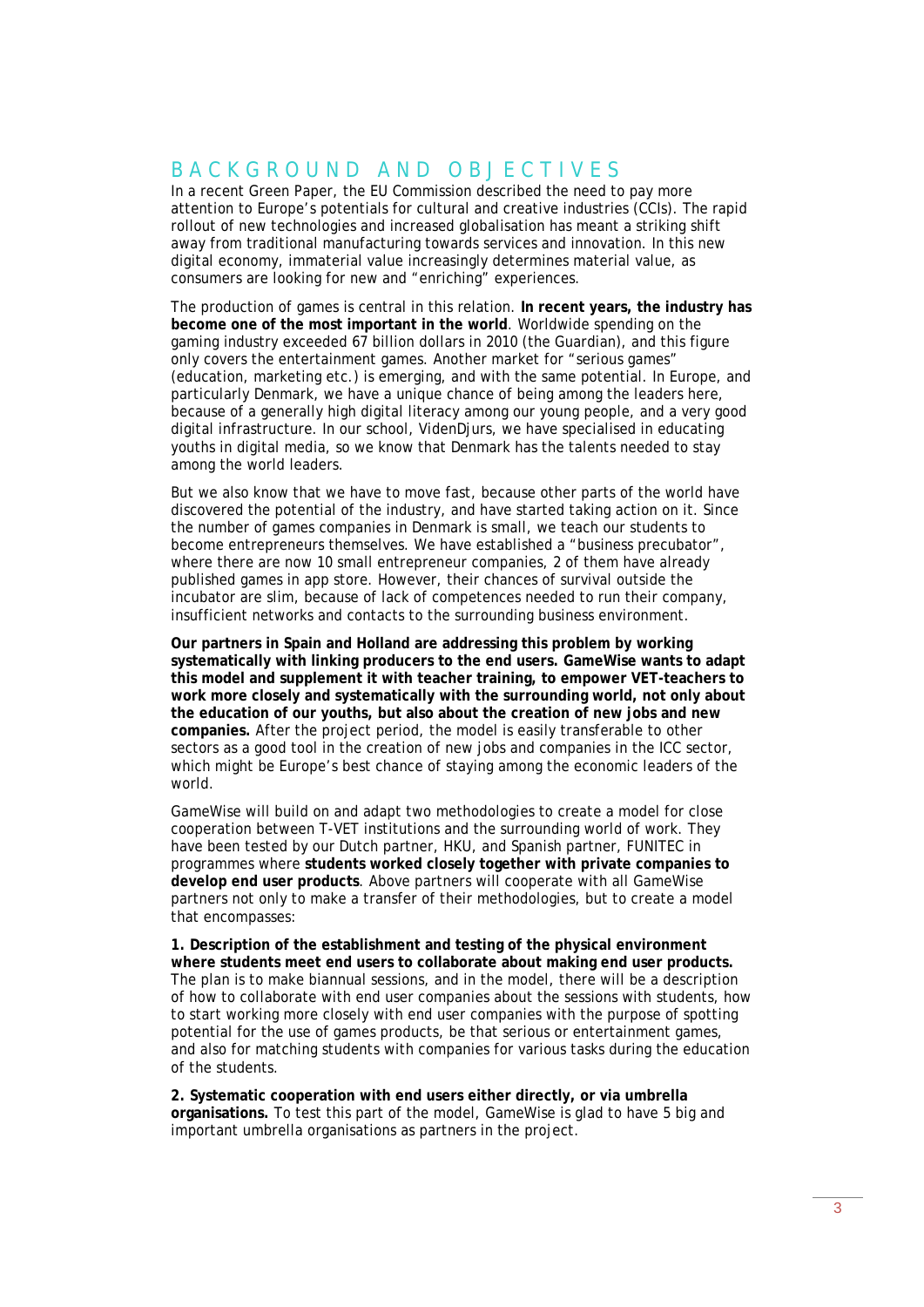**3. A train-the-trainers module that gives T-VET teachers the competences needed to:** 

**a) Establish and maintain an environment in which students collaborate with companies to create products that serve a real purpose for the end user. b) Prepare students for a career as an entrepreneur, either in a separate company or in a cluster environment (business plans, networks etc.). c) Prepare students for the participation in online networks to get new assignments or compose teams to make bid for big tenders. d) Create active links to end users in the surrounding world.** 

The GameWise model has the games industry as its focus point, but the model can easily be transferred to other industries and sectors. Its main focus is not only the creation of new jobs, but also of new companies – and this in collaboration with the surrounding end users. We, and our partners, have experienced that this is possible if only we work with it systematically and teach our T-VET teachers how to do it. The technological development is so fast, that we cannot give our students the right education and competences without maintaining a close and mutually beneficial contact to the surrounding world of work.

#### T R A N S F E R

Sectoral: The primary cross sectoral transfer in GameWise is from university level to T-VET level, in Denmark (In the UK, the transfer is to a university). The methodologies that will be adapted and transferred in the project are from universities, HKU in The Netherlands, and FUNITEC in Spain. To secure a lasting impact of the transfer, the model will be mainstreamed by pilot workshops and pilot courses.

Before the start of the adaptation of the model, the key employees from the partner institutions will take part in pilot workshops at HKU and FUNITEC. With the knowledge from the workshops as a starting point, the key employees will start work on the adaptation of the model and the development of the project pilot courses. The first pilot courses will be in-house courses for the partner institution staffs, later the same pilots will be held for all interested institution for further cross sectoral transfer.

The secondary cross sectoral transfer is from the university sector to the private business sector. The methodologies have originally been created by universities and tested on private companies around the two universities. The GameWise project will make a broader transfer from the educational sector to the private company sector by means of a further development and testing of the new model in their regions, and by means of the 5 partner umbrella organisations that all have extensive networks.

The tertiary cross sectoral transfer is from the serious games sector to other industrial sectors. The new model will be described in a handbook which makes it easily transferrable to other industrial sectors looking for closer collaboration with institutions of education.

Geographical: The geographical transfer in the GameWise project will be from Spain (FUNITEC) and the Netherlands (HKU) via the partner countries to the rest of the EU. Both transferring partners have substantial experience in setting up industry projects where students collaborate with the end users/the industry in the serious games domain, and they will assist the receiving partners in DK, NO, and the UK in the process. By means of the dissemination activities via the 5 participating umbrella organisation and the project handbook, the transfer will take place across Europe.

Other: The results of this project will also be transferrable to other institutions in the cultural and creative industries across the EU.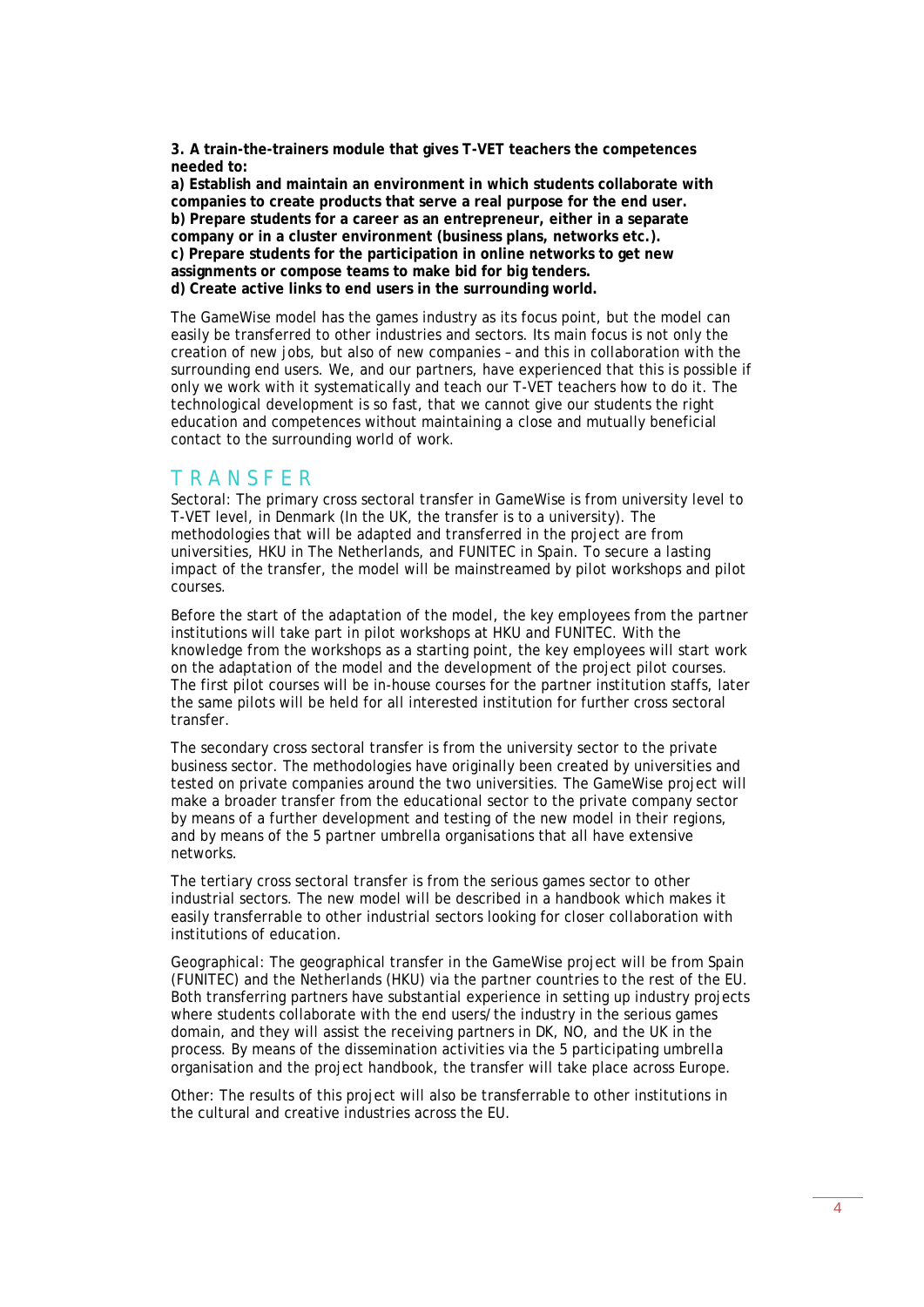FUNITEC's Media Dome is a workshop area where students and researchers work closely together in projects related to Multimedia and Serious Gaming. It has been conceived as a space to foster creativity and multidisciplinary work, clear key elements for a truly Multimedia project. In The Dome students and researchers work together in real media projects proposed by real companies by following a complete and realistic production pipeline. Therefore it is a real opportunity from both the points of view of experimentation and action learning. The Media Dome acts as an Interactive Learning platform and catalyst for the creation of applied Serious Games and uses the project based and action learning methodologies within this very creative, flexible and modular space.

From the Master program 'Creative Design for Digital Cultures' at HKU, the GameWise project will transfer pedagogies and learning methods for setting up close collaboration between the educational system and the world of work in the field of serious games development. This program has also inspired many students and graduates to establish their own company, and as the GameWise project will train teachers to be able to include entrepreneurship in the teaching to a larger extent, these results are of the highest relevance for the project.

The above listed materials are all serious games that have been developed by students as part of industry projects at the Media Dome and HKU's 'Master of Arts in Creative Design for Digital Cultures' respectively. In the GameWise project, they will serve as points of reference for the teachers who will be trained in developing industry projects in Denmark and the UK; both in terms of how the final products met the requirements of the external partner and how the development process was planned by the coordinating teachers at the Media Dome and HKU.

'De Blob' is an example of particular interest. The game was originally developed as a free downloadable game by nine HKU students. At the time of conception, sections of Utrecht were being rebuilt and the principal task in creating the game was to convey how the railroad station area of Utrecht would look in 10 years. The city of Utrecht has since adopted 'De Blob' character as its mascot.

The game has later been published for some of the major video game platforms (Nintendo Wii, AppStore, and Nintendo DS) and has formed the basis for the establishment of Romino Games at the Dutch Game Garden.

Enthusiastic frontrunners in institutions such as HKU and FUNITEC have seen the need for a closer cooperation between educational institutions and the surrounding world of work. To answer to this need, they have made industry projects to allow their students not only to meet with companies, but also to work with private companies to make real products that were in demand by the participating companies. Such an industry project can last from between 1 to 3 months, and during that time the students have frequent meetings with the end users to ensure that the product they develop will be put to use after the end of the project.

HKU and FUNITEC have made separate environments in which these projects take place, and they are constantly adjusting these to make them better suited for the purpose, but there is no material in the domain that explains in a structural manner how to set up and maintain environments suited for such business projects. Another limitation in existing pedagogical materials is that T-VET teachers know much about how to describe the surrounding world of work for their students, but the majority of them do not know much about how to get in touch with and maintain relations with private companies with the purpose of collaborating about the creation of new products, and again, no such materials have been developed yet.

Therefore, to ensure the permanent impact of the transfer of the model, the GameWise project will develop and hold pilot courses to teach primarily teachers how to use the entire model.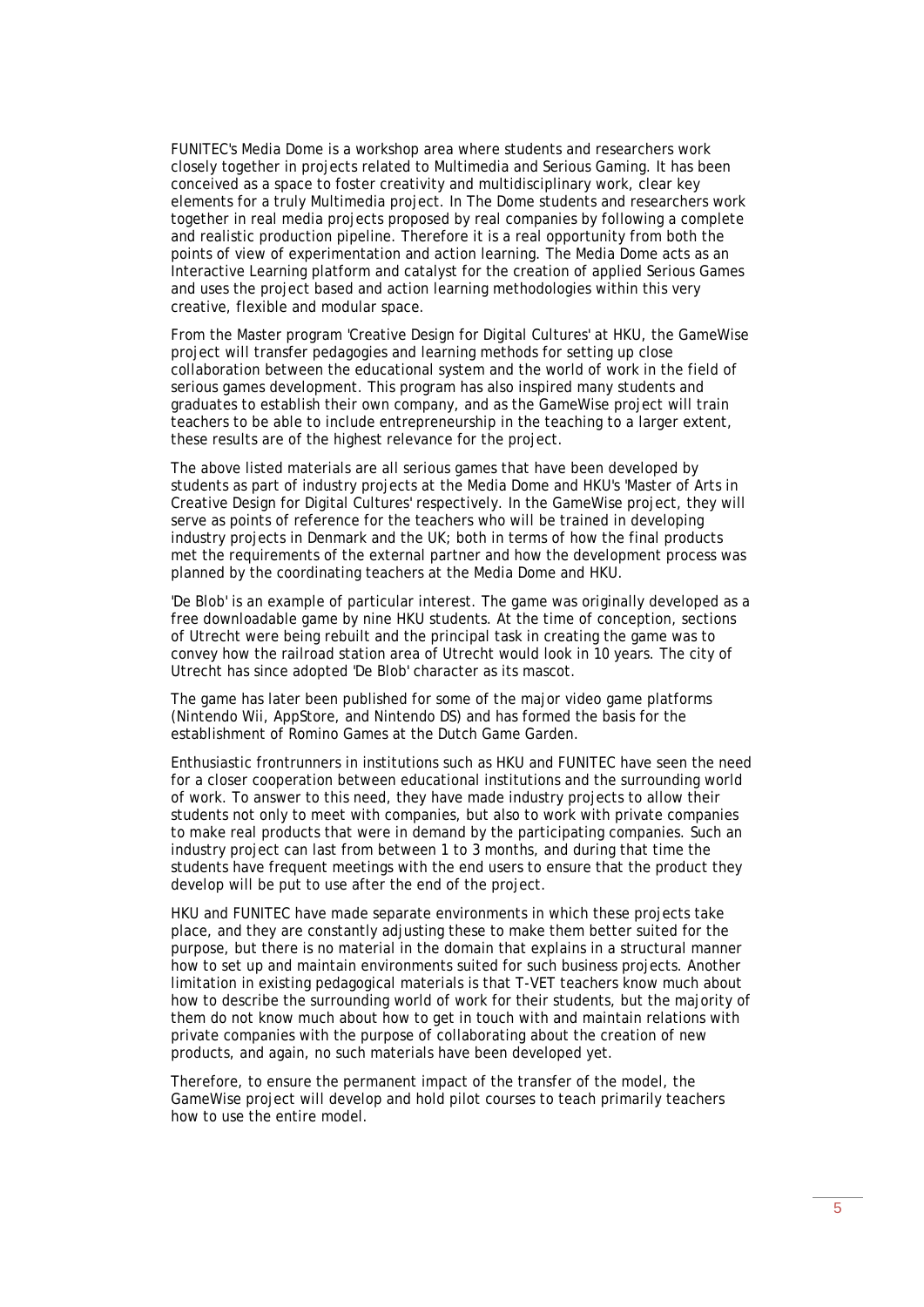**The GameWise pilot course didactics will be based on the action learning principle. This means that a part of the project pilot will consist in participants' actually setting up a business network for industry projects and making the framework for an industry project. Part of the course will be traditional class room work, and part of it will be online tuition mixed with peer activities. During the entire course, it will be possible for the course participants to get coaching from the course teachers.** The materials developed during the course will be stored on an online communication platform for optimal knowledge sharing. After the end of the pilot course, the communication platform will remain open so it can be used as an expert panel, peer learning panel, so the participants can continue their knowledge sharing activities.

At the end of each pilot, the course will be evaluated, relevant adjustments will be made, and the final version will be described in the project handbook. Even if the pilot courses have been made in the serious games domain, the methodology is easy to transfer to other sectors, where no doubt close contact to the surrounding world of work is equally important.

#### C O N S O R T I U M

For several reasons, we believe that the partner consortium behind the GameWise project is a very strong one:

The partner consortium represents institutions at different educational levels: Aarhus Social and Health Care College and VidenDjurs are in the T-VET sector, HKU, FUNITEC and the University of Bournemouth are in higher education, and NADE is an adult education organisation. Besides, one of the functions of NADE is to be an umbrella organisation, so therefore NADE will play an important part in the project dissemination as well.

Relevant umbrella organisations participate as silent partners in the dissemination of the project results. They will place their entire networks of end users at the disposal of the project as they are convinced that the model for setting up industry projects will push game related educations in the right direction in order to contribute to the development of the European games industry. The umbrella organisations are: Dutch Game Garden from NL, TIGA from the UK, The Computer Games Zone from DK, and ArtFutura and 3D Labs from Spain.

All partners in the consortium have previous experience of international collaboration and are therefore aware of the potential problems in such circumstances and have had the opportunity to develop strategies to deal with them. The partners in addition have worked intensively on inter-cultural matters and have heightened awareness of effective strategies to deal with conflicts and possible misunderstandings. Good practice from previous projects will therefore be adopted by the GameWise project, including:

Ground rules: It will be important to discuss and agree explicitly on communication norms at the first project meeting. This will result in a personalised statement of 'netiquette' rules for the project.

Face to face meetings: The three face to face meetings will be the major decisionmaking and planning way stages of the project. The effectiveness of each meeting will be monitored through evaluation procedures determined in the quality assurance plan. Each face to face meeting will end with a clear action plan so that each partner knows what is to be done before the next face to face meeting. Partners will be encouraged to voice doubts, uncertainties, and disagreements as soon as possible so that these can be dealt with when they occur. This will be done through the use of standard moderation techniques. Overall the project will attempt to deal with the necessary work in the framework of Appreciative Inquiry, a positive approach employing the cycle of expressing wishes, planning how these could be realised,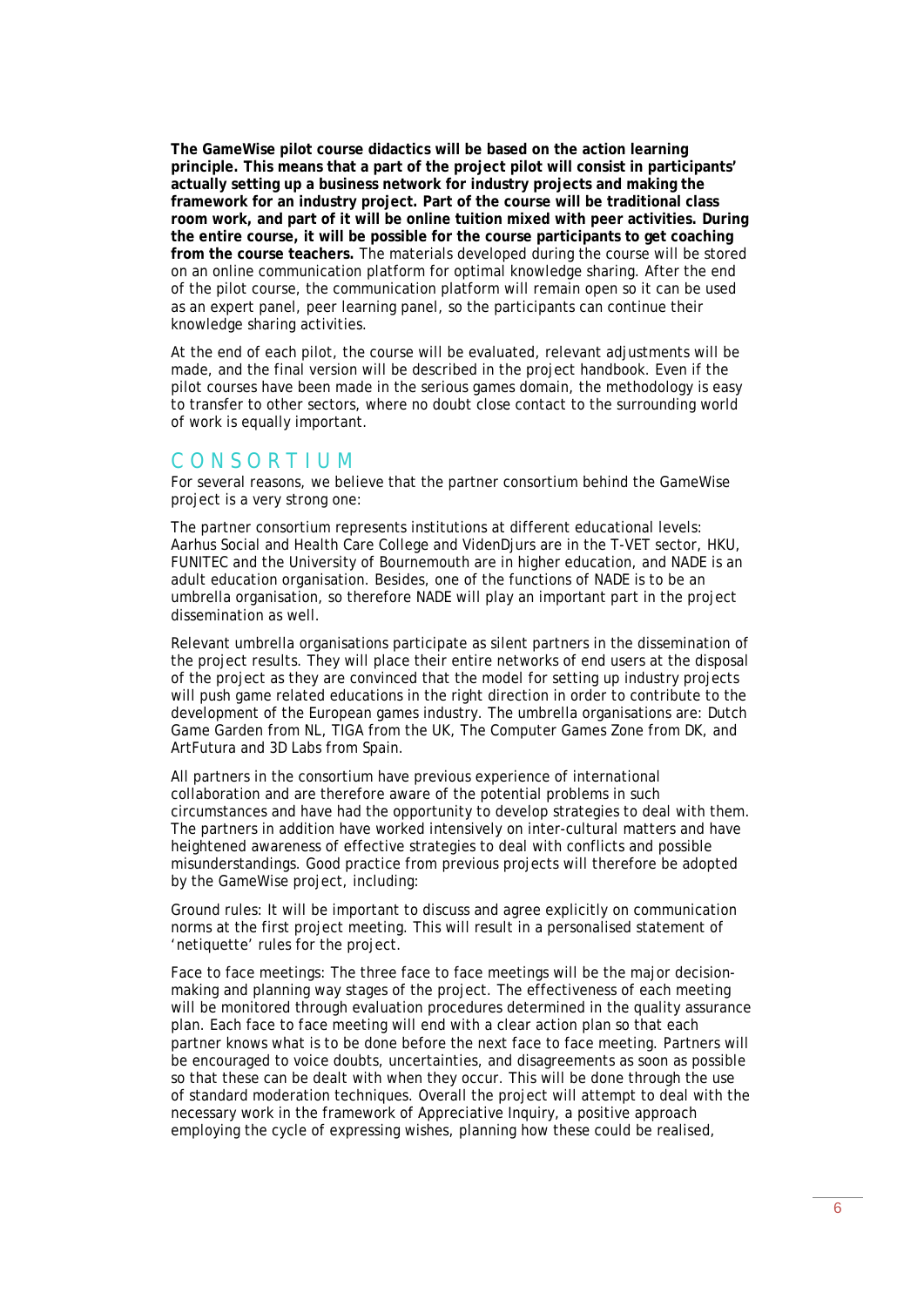putting into practice and reflecting on the practice which in turn leads to the next round of wishes.

Communication at a distance: Communication between meetings will use low threshold applications such as blogs and browser-based online meetings. Email will be reserved for one to one communication while group communication will occur through a collaborative platform such as the open source Moodle or a free blog system. Experience from previous international projects shows that momentum can be maintained through live online meetings with sound and/or video and these will be organised on a monthly basis using Skype.

The only areas in which it is envisaged that tasks will be allocated to third parties will be guest lecturers at the face to face meetings to secure state of the art knowledge, and for the printing of the handbook.

## WORK PIANS

*See the document GameWise WP.* 

# K E Y O U T C O M E S

*The GameWise model*  For TVET trainers and institutions that wish to set up industry projects

#### *Pilot course template*

For TVET teachers and TVET institutions wishing to implement industry projects based on action learning

*Project pilot courses*  For TVET teachers and TVET institutions

*Online project presence (including public website, restricted access project workspace, restricted access course space)*  For TVET teachers and TVET institutions

#### *Project flyers*

For TVET teachers, TVET institutions, project consortium's network, conference attendees

*Best practice handbook*  For TVET teachers and TVET institutions

#### $O<sub>A</sub>$

The quality management process will establish a list of agreed quality indicators to measure progress in the project; one example of which would be that participants in the pilot courses start making a framework for an industry project and a related business network. The plan will map expected results and work packages against achievement. The quality management and assurance process will be a continuous activity throughout the lifetime of the project so that any adjustments which are necessary to get back on track are as small as possible because deviations have not been allowed to become large problems.

A final result of the quality management process will be an evaluation report. The evaluation report will be based on

- Feedback from partners after each face to face meeting about project processes
- Feedback from partners about online meetings about project processes
- Feedback from course participants on efficacy of the course

- Feedback from the institutions of the course participants on efficacy of the course

#### I M P A C T

Primary indicator for impact on target groups will be the evaluation of the national pilots which will be held in Denmark and the UK. At the end of each pilot there will be an evaluation of the course made by the participating teachers. As it is the